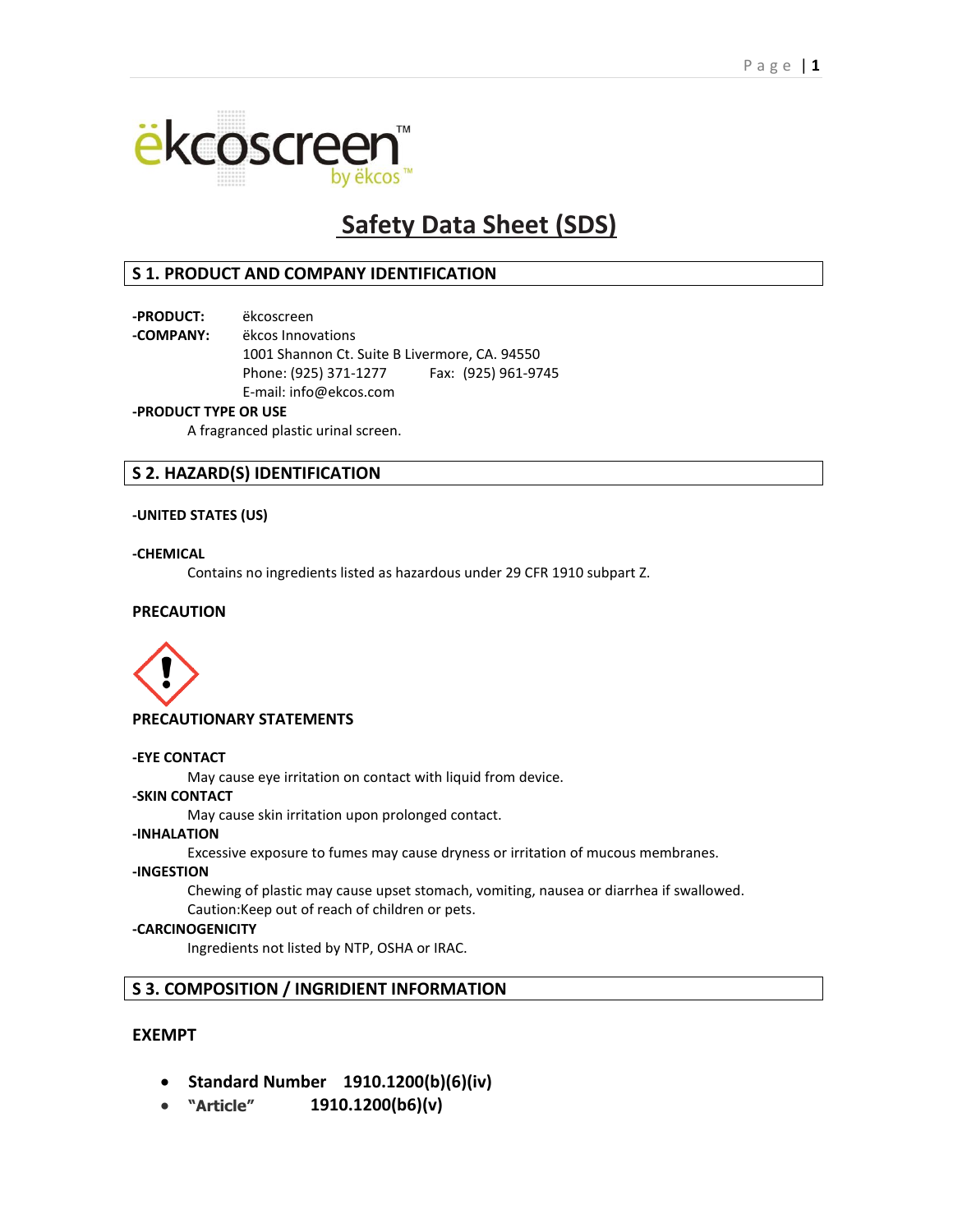# **S 4. FIRST AID MEASURES**

#### **-EYE CONTACT**

Immediately flush eyes with water for 15 minutes. Get medical attention.

# **-SKIN CONTACT**

Remove contaminated clothing. Wash with water. If irritation develops, get medical attention.

#### **-INGESTION**

Harmful if swallowed. Do not induce vomiting. Contact a Poison Center or Physician.

#### **-INHALATION**

Move to fresh air. If breathing difficulty continues, get medical attention.

#### **S 5. FIRE-FIGHTING MEASURES**

#### **-FLASH POINT**

>200 °F (Method) CC Lower

#### **-EXPLOSION LIMIT**

#### NA

# **-UNDER EXPLOSION LIMIT**

NA

#### **-EXTINGUISHING MEDIA**

Water, water spray, carbon dioxide, dry chemical.

#### **-SPECIAL FIRE FIGHTING PROCEDURES**

Standard fire fighting procedures may be followed, including wear of full protective gear and NIOSH self-contained breathing apparatus in fire area.

#### **-UNUSUAL FIRE AND EXPLOSIVE HAZARDS**

NA.

#### **-PRODUCT OF COMBUSTION IN FIRE**

Forms oxides of carbon and nitrogen.

# **S 6. ACCIDENTAL RELEASE MEASURES**

- NA = Not applicable.

## **S 7. HANDLING AND STORAGE**

Store in original package at room temperature. Store away from heat source or open flames. Keep out of reach of children.

#### **-OTHER PRECAUTIONS**

Use only in accordance with label directions. If unsure of proper installation in urinals, contact your supervisor. Always practice good housekeeping and hygienic measures.

# **S 8. EXPOSURE CONTROLS / PERSONAL PROTECTION**

#### **-EYE PROTECTION**

None required under normal use.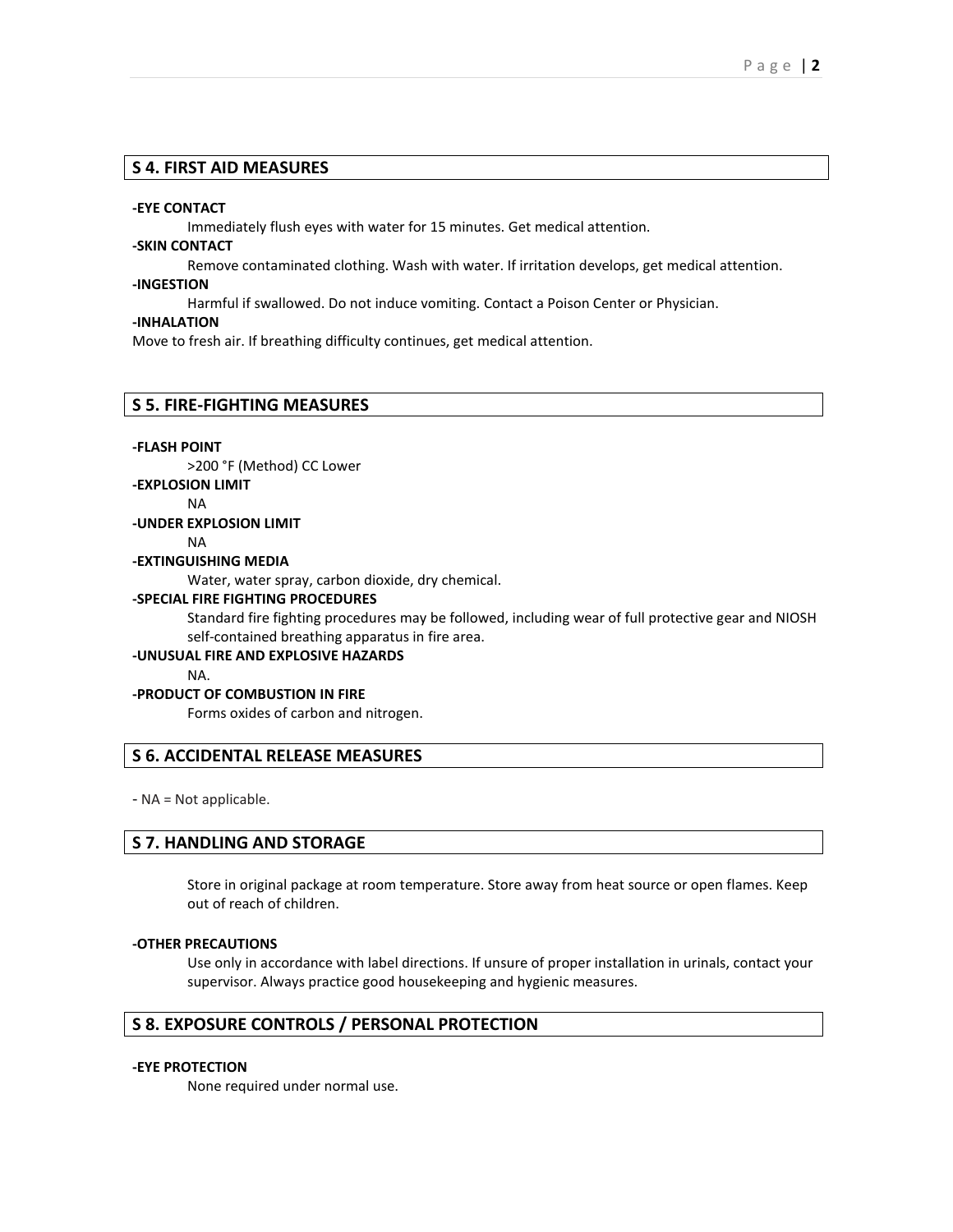#### **-SKIN PROTECTION**

Rubber or chemical resistant gloves (latex or neoprene) to prevent skin contact.

## **-RESPIRATORY PROTECTION**

None required under normal use conditions.

#### **-VENTILATION**

None required under normal use conditions. Local exhaust when necessary.

## **-CLOTHING OR OTHER PROTECTIVE EQUIPMENT**

None required under normal conditions.

## **-WORK HYGIENE PRACTICE**

Never eat or smoke when handling chemicals. Wash thoroughly after handling.

## **S 9. PHYSICAL AND CHEMICAL PROPERTIES**

#### **-APPEARANCE AND ODOR**

A scented, solid polymer mat-like device for placement in restrooms urinals.

**-VAPOR PRESSURE (mm Hg)** < 0.5 mm Hg. @ 20 °C **-Ph (conc.)** Not determined. **-SOLUBILITY IN WATER** Insoluble. **-SPECIFIC GRAVITY (Water = 1)** Solid. **-PERCENT VOLATILES BY Wt.** NA **-EVAPORATION RATE (butyl acetate = 1)** NA

## **S 10. STABILITY AND REACTIVITY**

#### **-STABILITY**

Product is stable.

#### **-REACTIVITY**

Non-reactive.

#### **-POLYMERIZATION**

Will not occur.

#### **-INCOMPATIBILITY**

High heat source and open flames. Do not mix with strong acids or bases.

#### **S 11. TOXICOLOGICAL INFORMATION**

#### **-TSCA**

All ingredients are listed under the Toxic Substances Control Act or exempt per reference 15 USC 2602 (2) (B).

#### **S 12. ECOLOGICAL INFORMATION**